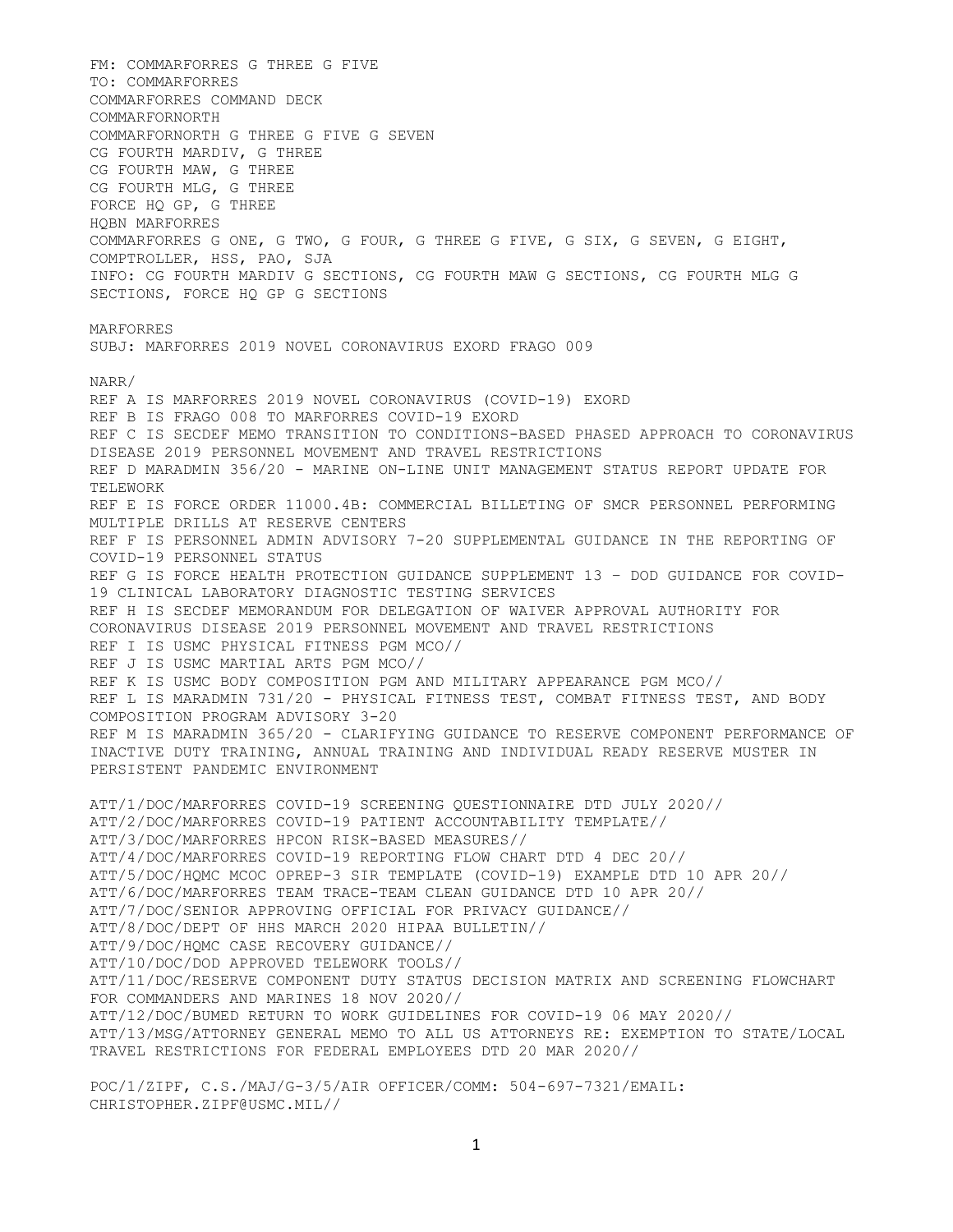POC/2/LOMASNEY, J.M./MAJ/G-3/5/CURRENT OPERATIONS OFFICER/COMM: 504-697- 7379/EMAIL: JOEL.LOMASNEY@USMC.MIL// POC/3/BAILEY, S.D./MSGT/COVID-19 CRISIS ACTION TEAM CHIEF/COMM: 504-697- 7379/EMAIL: SHAWN.BAILEY@USMC.MIL// POC/4/SCHAB, R./CAPT/G-3/5/FORCE EMERGENCY MANAGER/COMM: 504-697-7486/EMAIL: RYAN.SCHAB@USMC.MIL//

1. (U) PURPOSE. THIS IS A FRAGMENTARY ORDER (FRAGO) TO REF (A) AND PROVIDES UPDATES TO REF (B). THIS FRAGO PROVIDES FLEXIBILITY TO BILLETING, TRANSPORTATION OF PEOPLE (TOP), AND UPDATES THE CLOSE-CONTACT DEFINITION. ADDITIONALLY, FRAGO 9 UPDATES FRAGO 8, WITH THE MAJOR CHANGES IN THE FOLLOWING PARAGRAPHS – 3.D.2, 3.D.3., 3.D.6., 3.D.8, AND 4.B.1.-3.; THE AFOREMENTIONED PARAGRAPHS ARE NOT THE ONLY CHANGES BUT CONSTITUTE SIGNIFICANT DEPARTURE FROM PREVIOUS GUIDANCE. INCLUDED IS SUPPLEMENTAL GUIDANCE AND REFERENCES ICO THE COVID-19 PANDEMIC OUTBREAK, REAFFIRMING STANDING GUIDANCE, DIRECTIVES, AND ACTIONS TAKEN TO DETER THE WIDESPREAD TRANSMISSION OF PANDEMIC INFLUENZA AND INFECTIOUS DISEASE (PI&ID).

1.A. (U) SITUATION. THE BEST DEFENSE AGAINST THE COVID-19 VIRUS IS WEARING MASKS WHEN IN PUBLIC PLACES, PRACTICING SOCIAL DISTANCING TO THE MAXIMUM EXTENT POSSIBLE, AND CLEANING YOUR HANDS AND SPACES REGULARLY AT WORK AND AT HOME. SUSPENDING PHYSICAL CONDITIONING TESTS IS PART OF THE OVERALL EFFORT TO REDUCE RISK WHEREVER POSSIBLE TO PREVENT TRANSMISSION OF COVID-19 IN CLOSE WORKING ENVIRONMENTS. COVID-19 TRANSMISSION CONTINUES ACROSS THE DEPARTMENT OF DEFENSE (DOD) AND IS SURGING ACROSS THE WORLD. MARFORRES WILL CONTINUE OPERATIONS WITHIN A COVID-19 ENVIRONMENT, WHILE TAKING EVERY REASONABLE PRECAUTION FOR SAFE AND EFFICIENT OPERATIONS. MARFORRES WILL ATTEMPT TO MITIGATE RISK TO MARINES, PERSONNEL, THEIR FAMILIES, AND THE COMMUNITY BY MEETING THE DOD'S AND SERVICE'S PHASED APPROACH TO RETURNING TO FULL OPERATION, AND ADJUSTING AS NECESSARY TO THE RAPIDLY CHANGING SITUATION.

2. (U) MISSION. WHEN CONDITIONS ARE MET (REF (C)), MARFORRES IMPLEMENTS AN ENHANCED PROTECTION / MISSION ASSURANCE AND FORCE HEALTH PROTECTION (FHP) POSTURE AND EFFECTIVELY EXECUTES A RETURN-TO-OPERATIONS MODEL IOT MITIGATE RISK WHILE BUILDING READINESS WITHIN THE COVID-19 ENVIRONMENT.

#### 3. (U) EXECUTION.

3.A. (U) COMMANDER'S INTENT. IMPACTS OF COVID-19 ON THE SERVICE AND OUR SOCIETY REMAIN A REAL CHALLENGE AND THREAT TO MISSION EFFECTIVENESS. CASE RATE IS RISING SIGNIFICANTLY WHILE OVERALL CASE FATALITY IS DROPPING. THE FORCE IS INHERENTLY AT A LOWER RISK OF FATALITY OR SERIOUS ILLNESS, YET THE NATURE OF THE RESERVE CREATES ADDITIONAL RISKS TO OURSELVES AND THE COMMUNITY WE RETURN TO WHILE CONDUCTING IN PERSON DRILL. GFM IS THE PRIORITY, PARALLELED WITH SAFELY OPERATING WHILE IMPROVING/MAINTAINING READINESS WITHIN THE CONSTRAINTS AND RESTRAINTS OF COVID-19. INSPECTOR INSTRUCTORS, COMMANDERS, AND THEIR STAFFS ARE CHALLENGED WITH EVALUATING BOTH LOCAL AND SERVICE POLICIES, SURVEY TRENDS, AND MAKE NECESSARY DECISIONS LOCALLY TO BEST BALANCE UNIT OBJECTIVES AND THE HEALTH OF THE MARINES, THEIR FAMILIES, AND COMMUNITY. CONTINUE TO PRIORITIZE TRAINING WITH A DIRECT IMPACT ON OUR READINESS, EXCELLENCE IN THE BASICS, AND UNIT COHESION. IT SHOULD BE MENTIONED, COMMUNICATION WITH EACH OTHER OVER THE NEXT FEW MONTHS IS CRITICAL; RISK OF EXPOSURE AND CONTRACTION ARE ON THE RISE, STATE RESTRICTIONS ARE RETURNING, NEWS OF VACCINATIONS, AND CHANGES IN DRILL SCHEDULES HAVE POTENTIAL FOR MIXED MESSAGING AND MAY ISOLATE SOME. ENSURE POSITIVE CONTACT AND COMMUNICATION WITH YOUR MARINES. MARFORRES WILL CONTINUE TO PUSH GUIDANCE AS IT BECOMES AVAILABLE TO THE FORCE. AS ALWAYS, I EXPECT LEADERS AT EVERY LEVEL TO ADHERE TO FORCE HEALTH PROTECTION MEASURES IN ORDER TO PROTECT THE FORCE AND OUR FAMILIES AND ENSURE OUR ACTIVITIES AND MARINES DO NOT FURTHER EXPAND THE CURRENT NATIONAL HEALTH CRISIS. WHILE THESE CONCEPTS MAY APPEAR COMPETING AT TIMES, THEY ARE NOT MUTUALLY EXCLUSIVE. YOU WILL FIND THE BALANCE.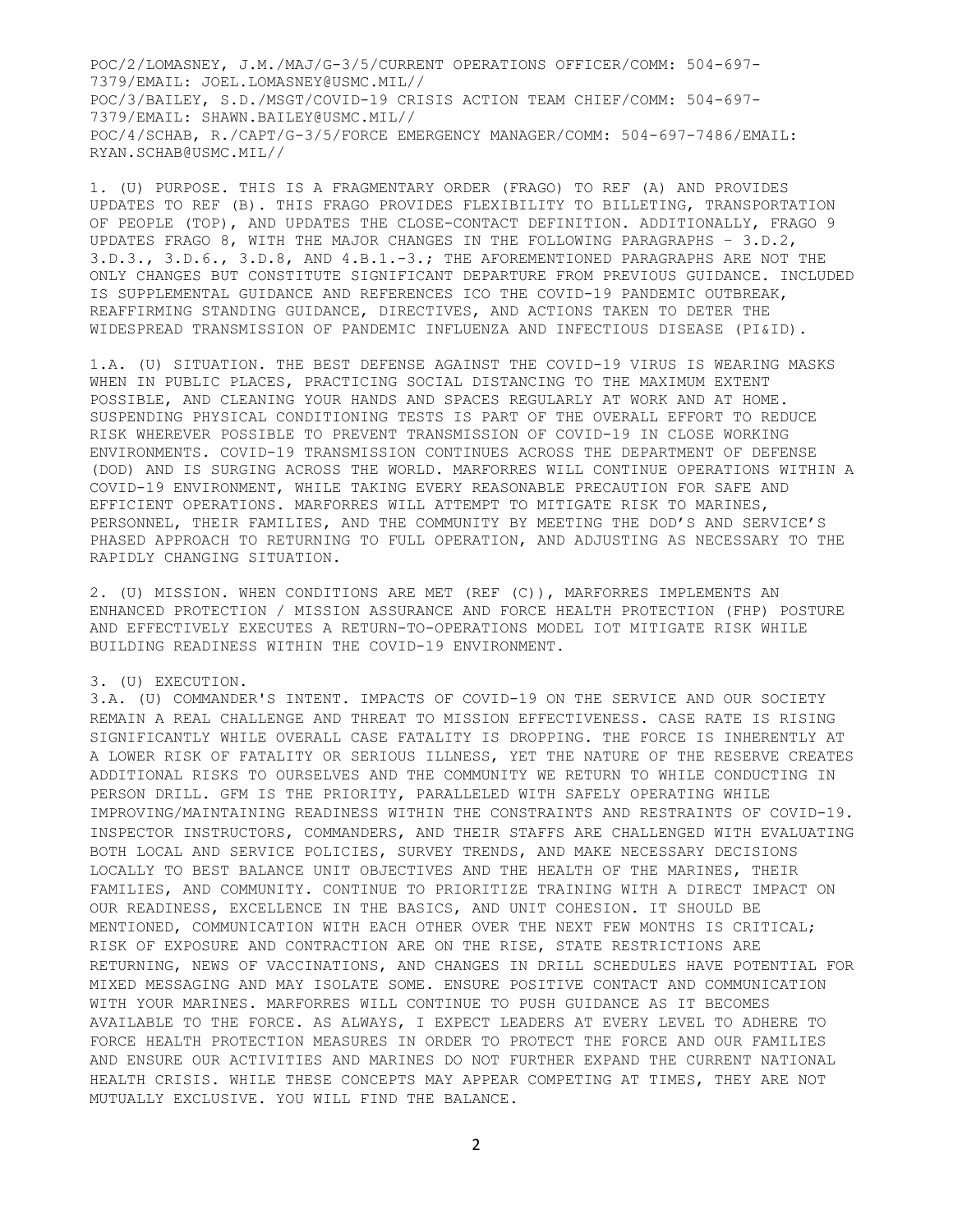### 3.B. (U) CONCEPT OF OPERATIONS.

3.B.1. (U) MARFORRES MITIGATES THE RISK TO FORCE RESULTING FROM OUR ACTIVITIES THROUGH A STRICT ADHERENCE TO FEDERAL, AGENCY, DEPARTMENT, AND SERVICE GUIDANCE AS WELL AS ACKNOWLEDGMENT OF STATE AND LOCAL COVID-19 MITIGATION POLICIES. MARFORRES AND MSC STAFFS SHALL ANTICIPATE IMPACTS TO OPERATIONAL REQUIREMENTS AND TAKE APPROPRIATE MEASURES TO BALANCE READINESS WITH RISK TO FORCE, MAINTAIN EFFECTIVE SITUATIONAL AWARENESS, AND CONTINUE TO PREPARE GLOBAL FORCE MANAGEMENT (GFM) FORMATIONS FOR DEPLOYMENT. MARFORRES IMPLEMENTS ALL FHP GUIDANCE AND ACCOUNTABILITY ACTIONS REQUIRED TO MINIMIZE EXPOSURE TO AND TRANSMISSION OF COVID-19.

3.C. (U) TASKS. 3.C.1. (U) G-4. 3.C.1.A. (U) REVIEW T3 SUBMISSIONS AND BOOK ADDITIONAL BUSES AS REQUESTED PER PARA 4.B.2.

3.C.2. (U) COMMSTRAT.

3.C.2.A. (U) PROVIDE GUIDANCE AND COMMUNICATION PRODUCTS FOR USE BY LOCAL COMMANDERS WHEN COMMUNICATING WITH MARINES, THEIR FAMILIES, AND THE LOCAL COMMUNITY. FOCUS ON THE MARFORRES RISK MITIGATION STRATEGY IN THE COVID-19 ENVIRONMENT. 3.C.2.B. (U) POST OFFICIAL GUIDANCE TO WWW.MARFORRES.MARINES.MIL FOR USE BY MARINES, WHICH INCLUDES ATTACHMENTS TO THIS FRAGO AND OTHER APPLICABLE COMMUNICATION PRODUCTS AUTHORIZED FOR PUBLIC FACING COMMUNICATION.

3.C.3. (U) MAJOR SUBORDINATE COMMANDS (MSC). 3.C.3.A. (U) REVIEW AND APPROVE ADDITIONAL BUS REQUESTS FROM O-5 COMMANDERS PER PARA 4.B.2.

3.D. (U) COORDINATING INSTRUCTIONS.

3.D.1. (U) RESTRICTION OF MOVEMENT (ROM), QUARANTINE, AND ISOLATION. WHILE THE DOD AND SERVICE HAS TRAVEL RESTRICTIONS IN PLACE UNDER THE ENDURING PANDEMIC ENVIRONMENT, ALL SERVICE MEMBERS ARE UNDER SOME FORM OF "RESTRICTION OF MOVEMENT" OR "ROM". FOR THE EASE OF PROVIDING THIS GUIDANCE, THE WORD "ROM" WILL BE USED TO BE INCLUSIVE OF THE DIFFERENT TYPES OF RESTRICTIONS: TRAVEL, QUARANTINE, AND ISOLATION. THE TERM "ROM" IS USED IN PLACE OF ISOLATION AND QUARANTINE, BUT IS INTERCHANGEABLE WITH THE TYPE OF ROM NECESSARY FOR THE SPECIFIC CASE. 3.D.1.A. (U) "ISOLATION" IS USED FOR A COVID-19 POSITIVE OR PROBABLE PERSON TO REMOVE THE PERSON FROM THE HERD IN ORDER TO PREVENT FURTHER SPREAD WHILE CONTAGIOUS AND RECOVERING. A PERSON IN ISOLATION WOULD LIKELY BE IN A BARRACKS ROOM, HOTEL, OR HOME. THEY SHOULD NOT BE LEAVING ISOLATION EXCEPT FOR TRAVEL TO RECEIVE MEDICAL CARE OR A GREATER EMERGENCY EXISTS. FOOD SHOULD BE COORDINATED WITH THOSE CARING FOR THEM OR ARRANGED FOR DELIVERY. 3.D.1.B. (U) "QUARANTINE" IS FOR SITUATIONS WHERE SOMEONE HAS BEEN IN CLOSE

CONTACT WITH A COVID-19 POSITIVE PERSON AND IS WAITING AND MONITORING FOR THE DEVELOPMENT OF COVID-19/FLU LIKE SYMPTOMS DURING THE 14 DAY INCUBATION PERIOD FROM CLOSE CONTACT. A PERSON IN QUARANTINE MAY MAKE ESSENTIAL STOPS, SUCH AS GROCERY OR FOOD PICKUP AND SOCIALLY DISTANCE OUTDOOR EXERCISE, AND IS MONITORING FOR SYMPTOMS OF COVID-19 WHILE DISTANCING THEMSELVES FROM THE HERD.

3.D.1.D. (U) THIS IS NOT AN EXHAUSTIVE LIST. IT IS INCUMBENT UPON LEADERSHIP TO COUNSEL MARINES ON THE IMPORTANCE OF ISOLATION OR QUARANTINE, AS APPLICABLE. USE SOUND JUDGMENT AND REMAIN SOCIALLY DISTANT.

3.D.2. (U) AS AUTHORIZED BY REF (H), APPROVAL AUTHORITY FOR EXCEPTIONS TO POLICY (ETP) FOR OFFICIAL TRAVEL RESTRICTIONS FOUND IN PARA 3.D.4. OF REF (B) ARE MODIFIED AND DELEGATED TO THE FIRST O6 OR CIVILIAN EQUIVALENT (GS15) IN THE SERVICE MEMBER'S LEADERSHIP CHAIN THAT OTHERWISE HAS TAD AND LEAVE APPROVAL AUTHORITY (EX: CO, CHIEF OF STAFF, PRINCIPAL AND SPECIAL STAFF OFFICERS AT THE GRADE OF O6/GS15).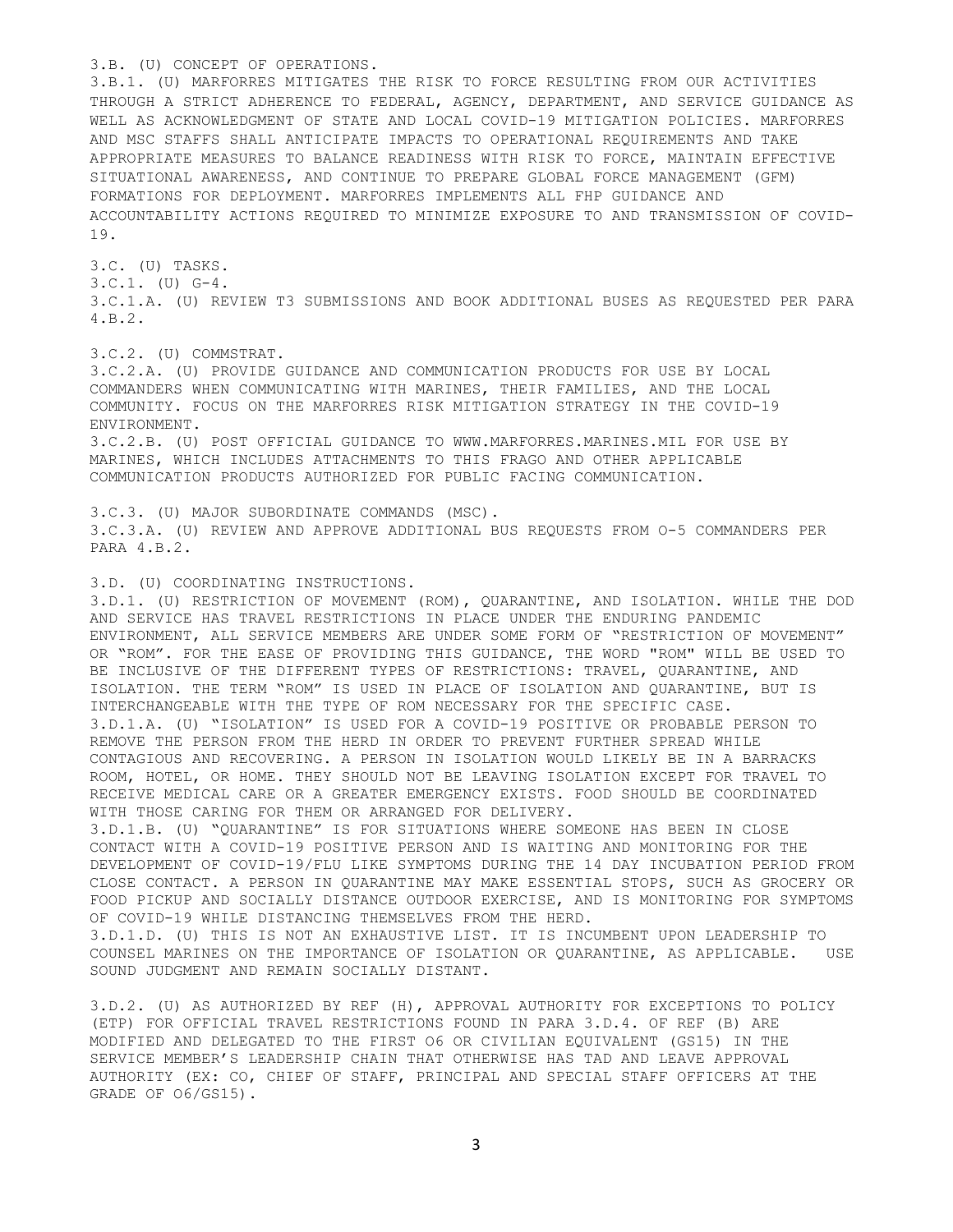3.D.3. (U) CLOSE-CONTACT AND HIGH RISK LOCATIONS. IN ACCORDANCE WITH BUMED GUIDANCE, MARFORRES WILL UTILIZE THE FOLLOWING DEFINITION FOR "CLOSE CONTACT": A) BEING WITHIN 6 FEET OF A COVID-19 CASE FOR A PROLONGED PERIOD (>10 MINUTES); CLOSE CONTACT CAN OCCUR WHILE CARING FOR, LIVING WITH, OR VISITING A COVID-19 CASE; OR, B) HAVING DIRECT CONTACT WITH INFECTIOUS SECRETIONS (E.G., BEING COUGHED ON). CLOSE CONTACT IS ONLY CONSIDERED DURING THE COVID-19 CASE'S POTENTIALLY INFECTIOUS PERIOD, DEFINED AS FROM 48 HOURS PRIOR TO SYMPTOM ONSET (OR POSITIVE TEST IF ASYMPTOMATIC) TO TIME THE CASE IS PLACED IN ROM.

3.D.3.A. (U) BUMED DEFINITIONS ARE SLIGHTLY DIFFERENT THAN CDC AND SOME SERVICE GUIDANCE. BUMED IS MOST CONSERVATIVE AND SUPERSEDES OTHER GUIDANCE UNTIL FURTHER NOTICE. MARFORRES WILL CONTINUE TO USE BUMED DEFINITIONS AND RETURN TO WORK GUIDANCE PER ATT (12) UNTIL DIRECTED OTHERWISE BY UPDATE OR OFFICIAL MESSAGE FROM MARFORRES.

3.D.3.B. (U) CLOSE CONTACT ROM. CLOSE CONTACTS ARE REQUIRED TO ROM FOR 14 DAYS FROM DATE OF LAST EXPOSURE BEFORE RETURNING TO WORK IAW THE BUMED RETURN TO WORK POLICY. MARINES PLACED ON ADOS-RC ORDERS BECAUSE OF "CLOSE CONTACT" CANNOT TEST OUT OF ROM. SMCR MARINES DETERMINED BY CONTACT TRACING TO HAVE BEEN CLOSE CONTACT WITH ANOTHER MARINE IN A DUTY STATUS, ADOS-RC ORDERS WILL BE AUTHORIZED, ONCE THE COMMAND VERIFIES VIA A LINE OF DUTY DETERMINATION, AND ON A VOLUNTARY BASIS. THE END DATE FOR SAID ORDERS TO BE ON THE 14TH DAY FOLLOWING LAST CONFIRMED DATE OF "CLOSE CONTACT" DURING THE DUTY PERIOD. ACCORDINGLY, MOST ADOS-RC ORDERS RESULTING FROM CONTACT TRACING SHOULD BE FOR A PERIOD LESS THAN 14 DAYS, DUE PRIMARILY TO DELAYS RESULTING FROM TRACING EFFORTS AND NOTIFICATION. THIS ENSURES THAT PERSONNEL ARE IN ROM AND ARE AFFORDED THE TIME NECESSARY TO ENSURE THEY DO NOT DEVELOP SYMPTOMS DURING THE 14 DAY INCUBATION PERIOD FROM THE TIME OF ACTUAL EXPOSURE.

3.D.3.B.1. (U) IN CASES WHERE AC/AR OR RC PERSONNEL (IN A DUTY STATUS) TRAVEL TO HIGH RISK LOCATION THEY SHOULD ROM FOR 14 DAYS. MEMBERS WILL BE REQUIRED TO ROM UPON RETURN. THIS INCLUDES OFFICIAL TRAVEL TO/FROM "RED" LOCATIONS, AND OCONUS LEAVE/LIBERTY RETURNING FROM CDC LEVEL 3 OR 4 COUNTRIES.

3.D.3.B.1.A. (U) AGAIN, MEMBERS CANNOT TEST OUT OF ROM UPON RETURN BUT CAN RETURN TO WORK AFTER THEY REMAIN ASYMPTOMATIC AND 14 DAYS SINCE THE DAY OF DEPARTURE FROM HIGH RISK LOCATION.

3.D.3.B.1.B (U) EXCEPTIONS TO POLICY CAN BE MADE IAW PARA 3.D.2.

3.D.3.B.2. (U) RC MARINES, NOT IN A DUTY STATUS, WHO HAVE TRAVELED TO A STATE DEPARTMENT OR CDC HIGH RISK LOCATION SHALL WAIT 14 DAYS FROM THE DATE THEY DEPARTED THE HIGH RISK LOCATION BEFORE ENTERING INTO ANY DUTY STATUS (DRILL, AT, ADOS, MOB, ECT). MARINES ARE REMINDED TO COMPLETE THE MARFORRES COVID-19 SCREENING QUESTIONNAIRE DTD JULY 2020 BEFORE REPORTING FOR DUTY (DRILL, ORDERS, ETC.). 3.D.3.B.3. (U) PERSONNEL ARE DIRECTED TO SEEK MEDICAL EVALUATION IF COVID-19/FLU LIKE SYMPTOMS DEVELOP.

3.D.3.B.4. (U) IMA AND SMCR. FOLLOW GUIDANCE PROVIDED IN REF (B) AND ATTACHMENT (11) FOR MARFORRES IMA AND SMCR MARINES REQUIRING ROM AS A RESULT OF CLOSE-CONTACT OR TRAVEL TO HIGH RISK LOCATION IN A DUTY STATUS. 3.D.3.B.5. (U) ROM POLICY AND GUIDANCE HAS NOT CHANGED.

3.D.4. (U) PRE-DUTY STATUS COVID-19 HEALTH SURVEY. PARA 3.D.7.A.1. OF REF (B) REQUIRES A COVID-19 SCREENING IAW ATT (1) TO BE COMPLETED FOR EACH RESERVIST PRIOR TO DEPARTING PRIMARY RESIDENCE ADDRESS (PRA) FOR A SCHEDULED DRILL/AT. PERSONNEL WHO ARE SYMPTOMATIC, AWAITING COVID-19 TEST RESULTS, TRAVELED INTERNATIONALLY, MEET THE DEFINITION OF CLOSE-CONTACT, OR ARE COVID-19 POSITIVE, AS LISTED IN ATT (1), SHALL NOT ATTEND DRILL UNTIL THE REQUIREMENTS OF ATT (12), BUMED RETURN-TO-WORK GUIDELINES HAVE BEEN MET. ATT (12) DELINEATES THE REQUIREMENTS FOR COVID POSITIVE OR PROBABLE CASES, IN ADDITION TO THE ROM REQUIREMENTS FOR CLOSE-CONTACTS OR HIGH RISK LOCATION TRAVEL. RESERVE MARINES (NOT IN A DUTY STATUS) UNDER SELF-ROM FOLLOWING CLOSE-CONTACT WITH A COVID-POSITIVE PERSON SHALL NOT ATTEND DRILL, ENTER AN HTC, OR COME IN CLOSE CONTACT WITH OTHER MARFORRES PERSONNEL DURING THEIR ROM PERIOD.

3.D.5. (U) COVID-19 REPORTING. IAW REF (F) THE MANPOWER TRACKING APPLICATION IS THE PRIMARY MEANS FOR REPORTING THE STATUS OF MARINES, SAILORS, CIVILIAN MARINES,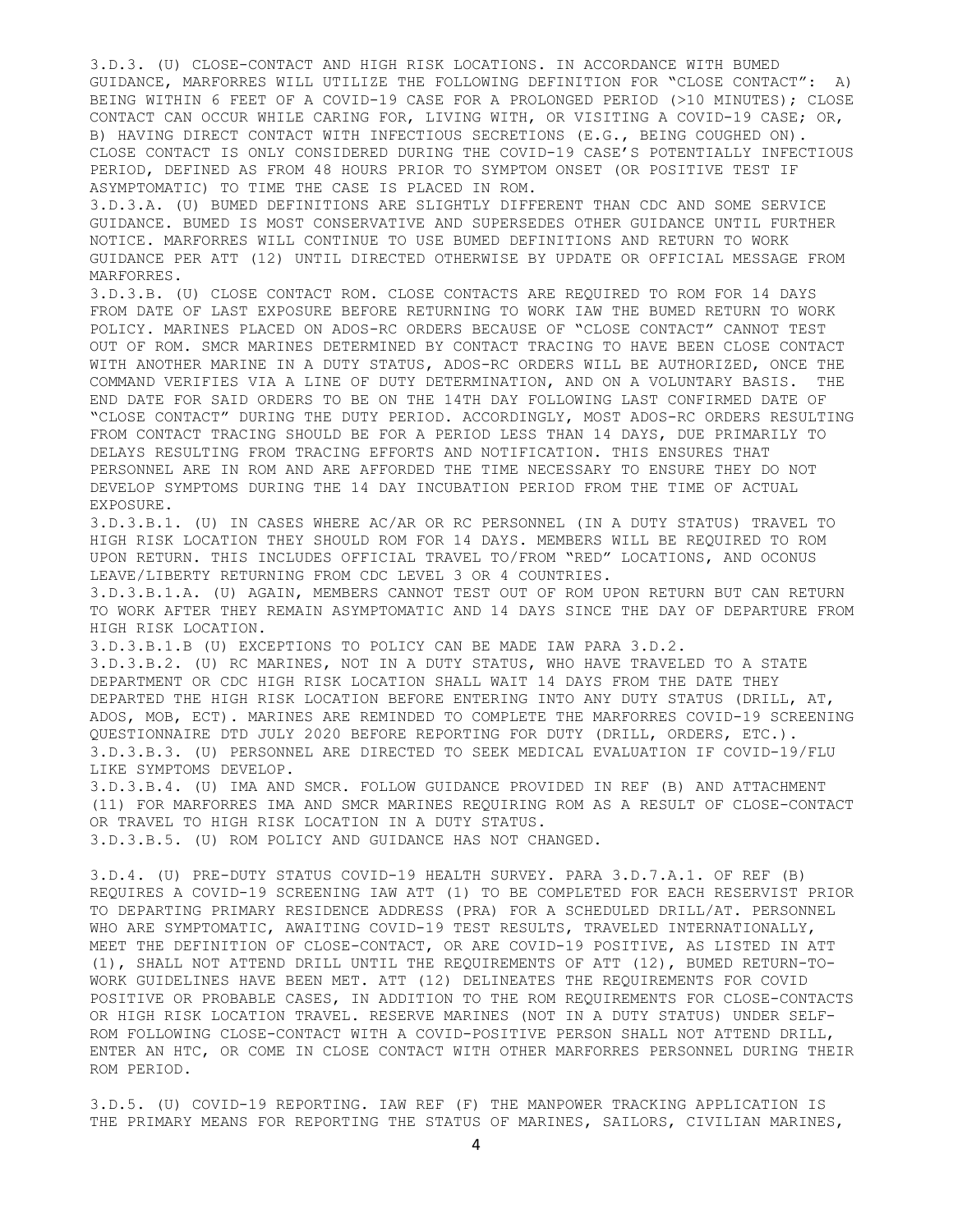CONTRACTORS, DEPENDENTS, AND OTHER SERVICE PERSONNEL AFFECTED BY COVID-19. VOICE REPORTS ARE ONLY REQUIRED FOR DEATHS, NEW HOSPITALIZATIONS AND SIGNIFICANT DEGRADATION OF CONDITION WHILE HOSPITALIZED.

3.D.6. (U) LINE OF DUTY (LOD) DETERMINATION. IAW REFS (B) AND (M), AND ATT (11), IN ORDER TO BE ELIGIBLE FOR ADOS ORDERS DUE TO "CLOSE CONTACT", PERSONNEL MUST BE FOUND TO BE IN THE LINE OF DUTY; SIMILARLY, IN ORDER TO BE ELIGIBLE FOR ADOS ORDERS AFTER TESTING POSITIVE, A LOD DETERMINATION IS REQUIRED. 3.D.6.A. (U) UNIT COMMANDERS AND SITE SUPPORT STAFF AT THE O-5 LEVEL AND ABOVE WILL COMPLETE THE LOD DETERMINATION. AN INFORMAL PRELIMINARY INQUIRY, AS DESCRIBED IN PARA 3.D.6.B, IS APPROPRIATE FOR ALL "CLOSE CONTACT" AND "POSITIVE TESTING" LOD DETERMINATIONS. 3.D.6.A.1. (U) USE THE BUMED DEFINITION OF "CLOSE CONTACT" FOR LINE OF DUTY DETERMINATIONS UNTIL UPDATED BY SUBSEQUENT FRAGO OR MESSAGE. 3.D.6.B. (U) DOCUMENT THE LOD FINDINGS VIA STANDARD NAVAL CORRESPONDENCE CAPTURING THE FOLLOWING INFORMATION THAT SHALL BE ATTACHED TO THE MROWS REOUESTS:

### COVID-19 POSITIVE TEST -

DATES OF LAST PERIOD OF DUTY: DUTY STATUS DURING THE PERIOD OF DUTY: DRILL/AT/ADOS/MOB DATE SYMPTOMS BEGAN TO SHOW: DATE TESTED POSITIVE FOR COVID-19: DATES RECOMMENDED FOR INITIAL ADOS-RC ORDER TO BE ISSUED: DDMMMYYYY THRU DDMMMYYYY (NTE 31-DAYS, EFFECTIVE DATE UNIT WAS NOTIFIED OF POSITIVE TEST RESULTS).

# EXAMPLE:

- MARINES "A" & "B" PERFORM UNIT DRILL ON 8-9 DEC.
- MARINE "A" TESTS POSITIVE FOR COVID-19 ON 11 DECEMBER.
- MARINE "A" NOTIFIES UNIT ON 13 DECEMBER.
- LOD DETERMINES MARINE PLAUSIBLY CONTRACTED COVID-19 WHILE IN THE LOD.
- UNIT ISSUES 31-DAY ADOS ORDERS BEGINNING ON 13 DECEMBER TO MARINE "A" DUE TO TESTING POSITIVE, AND SUBSEQUENTLY NOTIFYING THE UNIT ON 13 DEC.
- 31 DAY ORDERS ARE ISSUED IN THE EVENT THE MARINE DOES NOT MEET THE RECOVERY METRICS OF BUMED RETURN TO WORK ATT (12), REMAINS OR GETS MORE SICK, AND REQUIRES ADDITIONAL MEDHOLD ORDERS. THERE IS NO REQUIREMENT, OR EXPECTATION, FOR THE MARINE TO REMAIN ON ORDERS FOR THE ENTIRE DURATION OF THE 31 DAYS.
- THE UNIT MAY TERMINATE THE ORDERS UPON REACHING THE BUMED RETURN TO WORK METRICS, ATT (12).

# CLOSE CONTACT -

DATES OF LAST PERIOD OF DUTY: DUTY STATUS DURING THE PERIOD OF DUTY: DRILL/AT/ADOS/MOB DATE(S) "CLOSE CONTACT" OCCURRED: DATE MARINE NOTIFIED OF "CLOSE CONTACT": DATE POSITIVE FOR COVID-19 TEST RESULT RECEIVED: DATES RECOMMENDED FOR INITIAL ADOS-RC ORDERS TO BE ISSUED: DDMMMYYYY THRU DDMMMYYYY (NTE 14-DAYS FROM LAST DATE OF CLOSE WITH COVID POSITIVE INDIVIDUAL.)

### EXAMPLE: CLOSE CONTACT

- MARINES "A" & "B" PERFORM UNIT DRILL ON 8-9 DEC.
- ON 13 DEC MARINE "A" RECEIVES POSITIVE RESULTS FROM A TEST TAKEN ON 11 DEC AND NOTIFIES COMMAND ON 13 DEC.
- ON 13 DEC UNIT NOTIFIES MARINE "B" THAT HE WAS IN CLOSE CONTACT WITH A POSITIVE TESTED MARINE. THIS BECOMES DAY 1 FOR ORDERS.
- LINE OF DUTY DETERMINES THAT MARINE "A" LAST CLOSE CONTACT WITH MARINE "B" WAS ON 9 DEC. THIS IS THE START OF THE 14 DAY WINDOW.
- MARINE "B" AGREES TO ORDERS AND WILL NOW ROM AT PRA.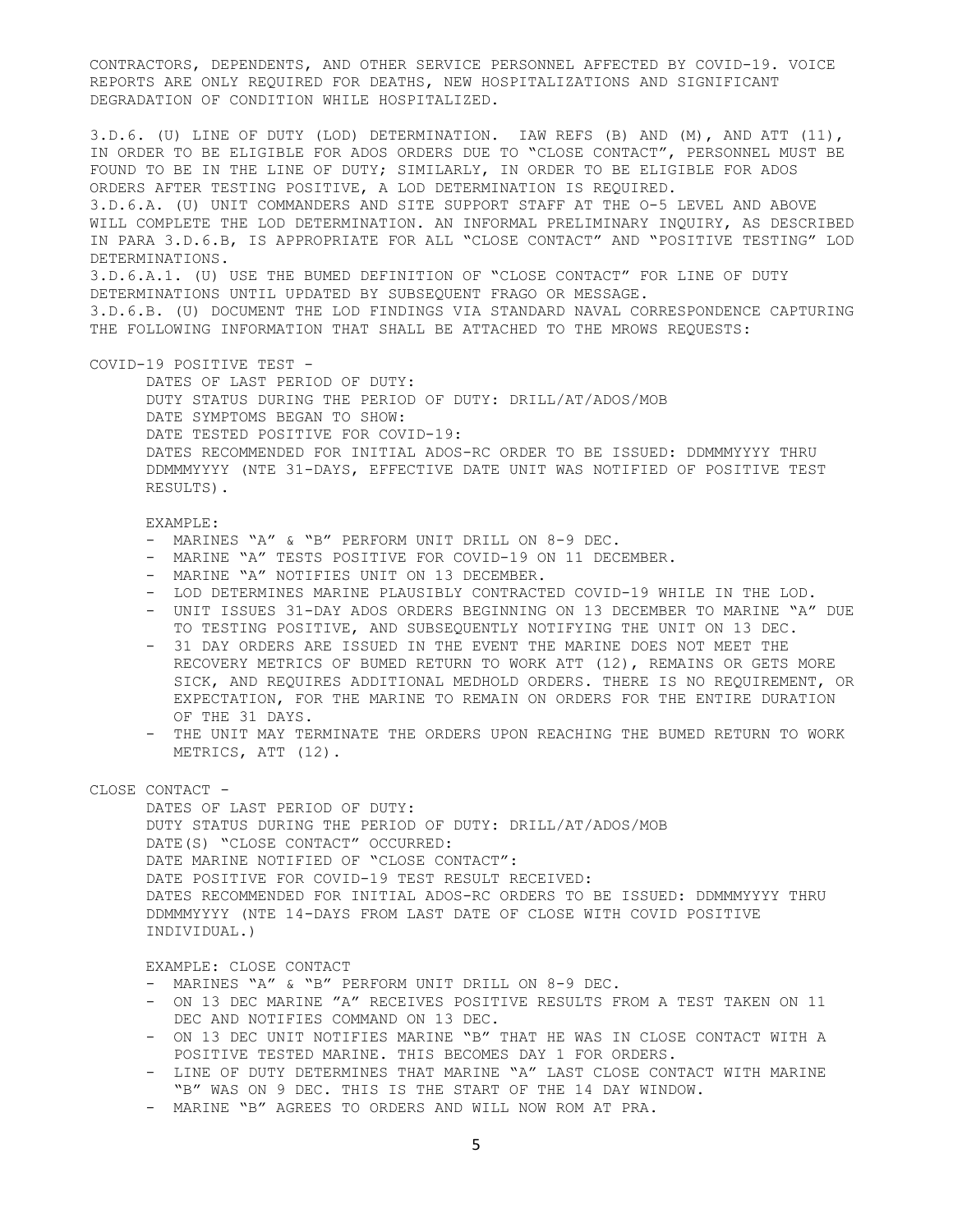- UNIT ISSUES ADOS ORDERS EFFECTIVE 13 DEC FOR A PERIOD OF 10 DAYS, STARTING FROM THE DATE OF NOTIFICATION.
- ORDERS EXPIRE ON 22 DEC; 14 DAYS AFTER LAST CLOSE CONTACT WITH MARINE "A" ON 9 DEC. THIS COUNTS THE DATE OF EXPOSURE AS THE DAY 1. AN ADDITIONAL DAY MAY BE ADDED IF NEEDED FOR TRAVEL BACK TO PRA IF MARINE IS REQUIRED TO ROM AT THE HTC OR OTHER DUTY LOCATION, FOR A MAXIMUM OF 15 DAYS.

3.D.7. (U) MORNING REPORT. AS PRESCRIBED IN REF (D), MARINES IN A ROM STATUS DUE TO CLOSE CONTACT WITH A CONFIRMED POSITIVE PERSON WILL BE IDENTIFIED VIA MOL AS "ON HAND" IN A TELEWORK STATUS. ONLY IDENTIFY A MARINE SICK-IN-QUARTERS (SIQ) WHEN THEY ARE A COVID-19 POSITIVE CASE.

3.D.8. (U) CFT, PFT, AND BCP TRAINING REQUIREMENTS. 3.D.8.A. (U) CFT. IAW REF (L), ALL MARINES WHO HAVE NOT CONDUCTED THE CFT PRIOR TO THE PUBLISHING OF REF (L) WILL NOT CONDUCT A CFT FOR THE DURATION OF CY 2020 UNLESS AUTHORIZED TO DO SO PER PARA 5 OF THE REFERENCE. MARINES WHO HAVE CONDUCTED A CFT IN CY 2020 PRIOR TO THE PUBLISHING OF THE REFERENCE WILL RETAIN THEIR SCORE. 3.D.8.A.2. (U) UNITS ARE REQUESTED TO INPUT CFT WAIVERS IN MARINE CORPS TRAINING INFORMATION MANAGEMENT SYSTEM (MCTIMS) IAW PARA 2 OF REF (L). 3.D.8.A.3. (U) MANPOWER AND RESERVE AFFAIRS WILL INPUT A CFT WAIVER FOR ANY MARINE WHO HAS NOT HAD A WAIVER REPORTED INTO MCTIMS BY 31 DECEMBER 2020. 3.D.8.A.4. (U) ENSURE PROTECTION OF SCORES FOR ALL MARINES HAVING A COMPLETED/RECORDED CFT DURING THIS PERIOD. 3.D.8.A.5. (U) FITNESS REPORTS. IF THE MARINE REPORTED ON (MRO) CONDUCTED A CFT PRIOR TO PUBLISHING OF REF (L), RECORD THE SCORE IN ACCORDANCE WITH MARINE CORPS ORDER 1610.7A. IF THE MRO DOES NOT CONDUCT A CFT DUE TO GUIDANCE IN REF (L), REPORTING OFFICIALS SHALL MARK "NREQ" FOR "NOT REQUIRED" IN SECTION A, ITEM 8C AND SHALL ENTER THE FOLLOWING DIRECTED COMMENT IN SECTION I: "CFT NOT REQUIRED DUE TO COVID-19 RESTRICTIONS PER MARADMIN 731/20." 3.D.8.B. (U) PHYSICAL FITNESS TEST (PFT). THE ANNUAL TRAINING REQUIREMENT FOR THE CY 2021 PFT REMAINS IN EFFECT UNTIL OTHERWISE DIRECTED. 3.D.8.C. (U) BODY COMPOSITION PROGRAM. ALL REQUIREMENTS AND EVALUATION PROCEDURES REMAIN IN EFFECT.

4. (U) ADMINISTRATION AND LOGISTICS. 4.A. (U) ADMIN. NO CHANGE.

4.B. (U) LOGISTICS.

4.B.1. (U) COMMERCIAL BILLETING OF DRILLING RESERVISTS. SINGLE OCCUPANCY BILLETING, AS REQUIRED IN PARA 4.B.11. OF REF (B), IS NO LONGER REQUIRED. PROVISIONS OF REF (E) SHALL BE FOLLOWED WITH THE FOLLOWING AUTHORIZATION. O-5 COMMANDERS MAY REQUEST SINGLE OCCUPANCY ROOMS BASED ON THEIR OWN COVID-19 RISK ASSESSMENT AND MITIGATION STRATEGY. IN THE ABSENCE OF A COMMANDER'S SPECIFIC REQUEST FOR SINGLE OCCUPANCY BILLETING, TO BE APPROVED BY THEIR MSC G-3, DOUBLE OCCUPANCY BILLETING WILL BE THE DEFAULT.

4.B.1.A. (U) FACTORS TO BE CONSIDERED INCLUDE, BUT ARE NOT LIMITED TO: LOCAL AND STATE POLICIES, CURRENT LOCAL COVID-19 CASE RATE, MARINES REQUIRED TO COMMUTE FROM OUT OF STATE, MARINE'S CIVILIAN EMPLOYMENT, AND HIGH RISK FAMILY MEMBERS.

4.B.2. (U) DMO - T3 SUBMISSIONS. TRANSPORTATION OF PEOPLE.

4.B.2.A. (U) DMO WILL AUTOMATICALLY BOOK BUSES/TRANSPORTATION TO FULL CAPACITY. O-5 COMMANDERS MAY REQUEST ADDITIONAL BUSES TO INCREASE SOCIAL DISTANCING BASED ON THE LOCAL COVID-19 ENVIRONMENT AND THEIR SPECIFIC NEEDS. SUCH REQUESTS WILL BE ROUTED TO/APPROVED BY THE MSC G-3 VIA T3 FOR DMO TO BOOK.

## 4.B.3. (U) RISK MITIGATION.

4.B.3.A. (U) FY21 SECOND QUARTER DRILLS. WHERE POSSIBLE INSPECTORS/INSTRUCTORS AND COMMANDERS SHOULD CONSIDER RESCHEDULING DRILL FOR LATER IN THE YEAR IF A UNIT CANNOT IMPLEMENT SUFFICIENT MITIGATION AT AN HTC, UNLESS EXTERNAL UNIT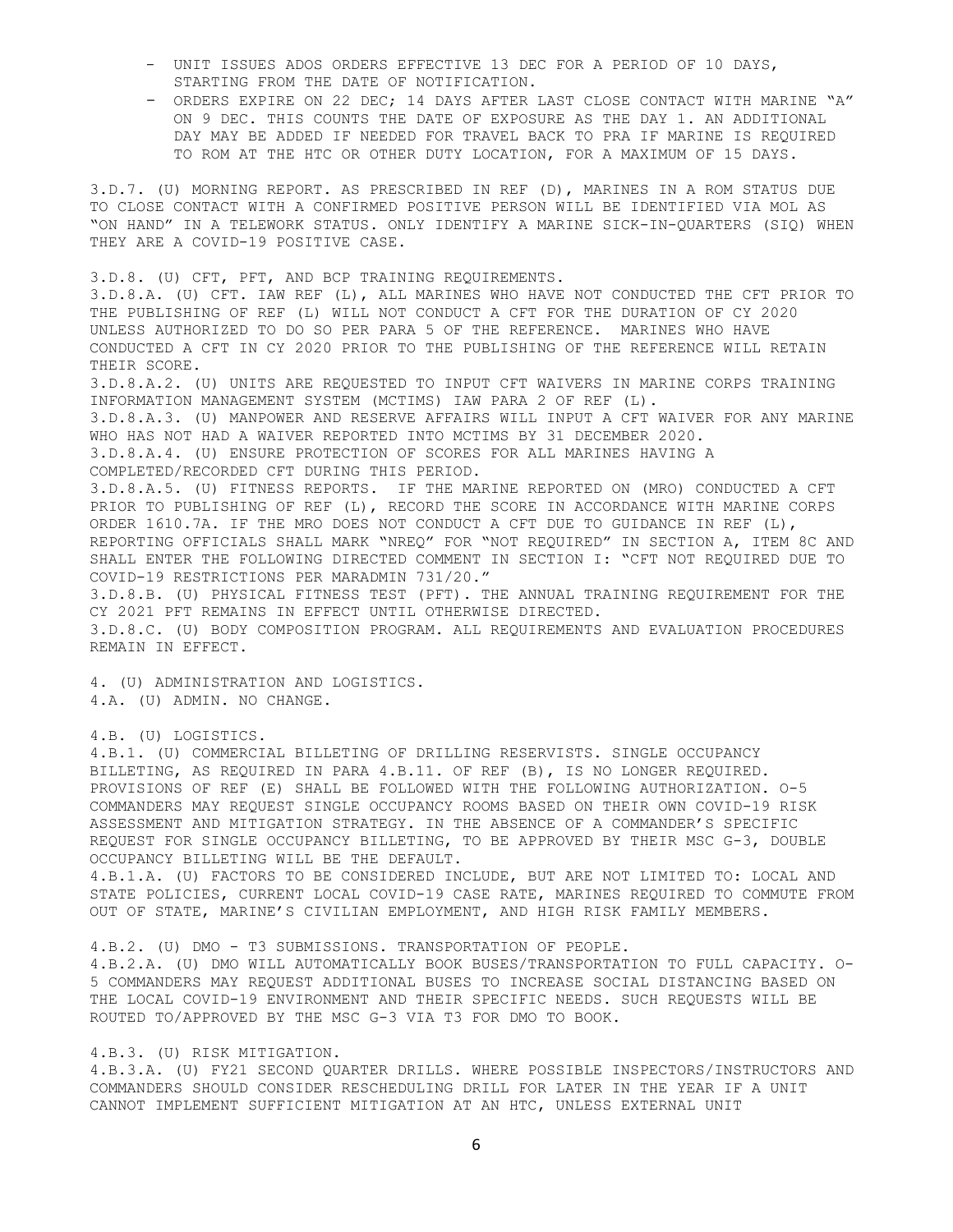COORDINATION PRECLUDES RESCHEDULING, OR THE DRILL IS REQUIRED FOR GFM/ITX REQUIREMENTS.

4.B.3.B. (U) INSPECTORS/INSTRUCTORS AND COMMANDERS SHALL ATTEMPT TO LIMIT CLOSE-CONTACT EXPOSURE AND ENABLE SOCIAL DISTANCING DURING IN-PERSON DRILL, THIS INCLUDES SPLITTING DRILL WEEKENDS INTO SEPARATE WEEKENDS, DRILL WITH ESSENTIAL PERSONNEL ONLY, TELE-DRILL, RESCHEDULING DRILL ALL TOGETHER, LIMITING COHORT SIZES TO THE MAX EXTENT POSSIBLE, LIMITING CONTACT BETWEEN COHORTS, AVOIDING CLOSE/NORMAL INTERVAL FORMATIONS, OR SOME COMBINATION THEREOF.

4.B.3.B.1. (U) IN-PERSON DRILL. AS A MEANS TO LIMIT COHORT SIZES MAINTAIN SMALL UNIT INTEGRITY WITHIN A UNIT. ADDITIONALLY, IF ONE MARINE IN A GIVEN GROUP IS POSITIVE FOR COVID-19 THAT GROUP WILL LIKELY ALL BE CLOSE-CONTACTS WITH THE COVID-19 POSITIVE MARINE. WHERE POSSIBLE INSPECTORS/INSTRUCTORS AND COMMANDERS MAY CONSIDER RESUMING DOUBLE OCCUPANCY BILLETING AND POTENTIALLY NORMAL BUS CAPACITY. THOSE GROUPS OF MARINES MOST LIKELY TO BE CLOSE-CONTACTS SHOULD BE BILLETED AND TRANSPORTED TOGETHER. THIS WILL ALLOW MARFORRES TO CONTINUE TO TRAIN AND PROTECT MARINES, WHILE SAFELY AND LOGICALLY WORKING WITHIN THE CONFINES OF THE COVID-19 ENVIRONMENT.

4.B.3.B. (U) LOCAL AND STATE CONSIDERATIONS. CONSIDERATION SHOULD BE MADE FOR LOCAL POLICIES AND CURFEWS, AS WELL AS STATE ENTRY REQUIREMENTS. WHILE FEDERAL EXEMPTIONS APPLY FOR DOD EMPLOYEES WITH RESPECT TO STATE-TO-STATE TRAVEL PER ATTACHMENT 13, LIMITING TRAVEL TO BE IN COMPLIANCE WITH CURRENT STATE POLICIES SHOULD BE CONSIDERED TO HELP LIMIT THE SPREAD AMONG THE COMMUNITY.

4.B.3.C. (U) TELEWORK AND TELE-DRILL. COMMANDERS ARE REMINDED THAT IAW REF (B) TELEWORK AND TELE-DRILL IS AUTHORIZED AND SHOULD BE EMPLOYED AS AN FHP MEASURE IN THOSE CASES THAT THE COMMAND AND MARINE DEEM NECESSARY, BASED ON PERSONAL, FISCAL, LOCAL COVID-19 ENVIRONMENTAL FACTORS, EMPLOYMENT RESTRICTIONS, AND/OR OTHERWISE RESTRICTIVE STATE/LOCAL POLICIES.

4.B.3.C.1. (U) ATTACHMENT 10 IS PROVIDED TO ASSIST WITH TELEWORK DECISIONS.

4.B.4. (U) RETURN TO WORK GUIDANCE.

4.B.4.A. (U) IAW ATTACHMENT (12), BUMED RETURN TO WORK GUIDANCE, SERVICE MEMBERS, CIVILIANS, OR DOD CONTRACTORS AND/OR THEIR FAMILY MEMBERS WHO EXHIBIT SYMPTOMS OF COVID-19 SHOULD SEEK IMMEDIATE MEDICAL ASSISTANCE, NOTIFY THEIR CHAIN OF COMMAND, AND SHOULD NOT REPORT TO THEIR APPOINTED PLACE OF DUTY UNTIL INSTRUCTED BY CHAIN OF COMMAND. 4.B.4.B. (U) COVID-19 POSITIVE ACTIONS. ANY PERSONNEL TESTING POSITIVE OR ARE

PROBABLE FOR COVID-19 (IN THE ABSENCE OF TESTING OR AWAITING TESTING/RESULTS) ARE INSTRUCTED TO ROM AND WILL NOTIFY THEIR CHAIN OF COMMAND.

4.B.4.C. (U) SYMPTOMATIC. SYMPTOMATIC INDIVIDUALS WHO HAVE TESTED POSITIVE OR ARE PROBABLE FOR COVID-19 AND/OR WERE DIRECTED TO ROM AT HOME MAY DISCONTINUE HOME ROM UNDER THE FOLLOWING CONDITIONS (RETURN-TO-WORK GUIDANCE):

4.B.4.C.1. (U) AT LEAST (72) HRS HAVE PASSED SINCE RECOVERY. RECOVERY IS DEFINED AS THE RESOLUTION OF A FEVER WITHOUT THE USE OF FEVER-REDUCING MEDICATIONS (I.E. TYLENOL, MOTRIN, ETC.); AND

4.B.4.C.2. (U) IMPROVEMENT IN RESPIRATORY SYMPTOMS (E.G. COUGH, SHORTNESS OF BREATH); AND

4.B.4.C.3. (U) TEST-BASED OR SYMPTOM-BASED RECOVERY.

4.B.4.C.3.A. (U) TEST-BASED: NEGATIVE RESULTS OF AN FDA EUA MOLECULAR ANALYSIS FOR COVID-19 FROM AT LEAST (2) CONSECUTIVE NASOPHARYNGEAL SWAB SPECIMENS COLLECTED GREATER THAN (24) HRS APART (BOTH MUST BE NEGATIVE SPECIMENS); OR

4.B.4.C.3.B. (U) SYMPTOM-BASED: AT LEAST 14 DAYS HAVE PASSED SINCE SYMPTOMS FIRST APPEARED OR FROM DATE OF POSITIVE TEST IF NO LONGER SYMPTOMATIC.

4.B.4.D. (U) ASYMPTOMATIC. INDIVIDUALS WITH LABORATORY-CONFIRMED COVID-19 BUT SHOW NO SYMPTOMS (COVID-19 POSITIVE, YET ASYMPTOMATIC) MAY DISCONTINUE HOME ROM WHEN AT LEAST (14) DAYS HAVE PASSED SINCE THE DATE OF THEIR FIRST POSITIVE COVID-19 DIAGNOSTIC TEST AND HAVE HAD NO SUBSEQUENT SYMPTOMS. IF ANY SYMPTOMS ARE EXPERIENCED, NO MATTER THE DURATION, THAT INDIVIDUAL IS SYMPTOMATIC AND WILL REFER TO PARA 4.B.4.C.

4.B.4.D.1. (U) IN CASES WHERE PERSONNEL HAVE BEEN IN CLOSE CONTACT WITH A COVID-19 POSITIVE PERSON, OR TRAVEL TO HIGH RISK LOCATION, THEY SHOULD QUARANTINE. MEMBERS CAN NOT TEST OUT BUT CAN RETURN TO WORK AFTER: THEY REMAIN ASYMPTOMATIC